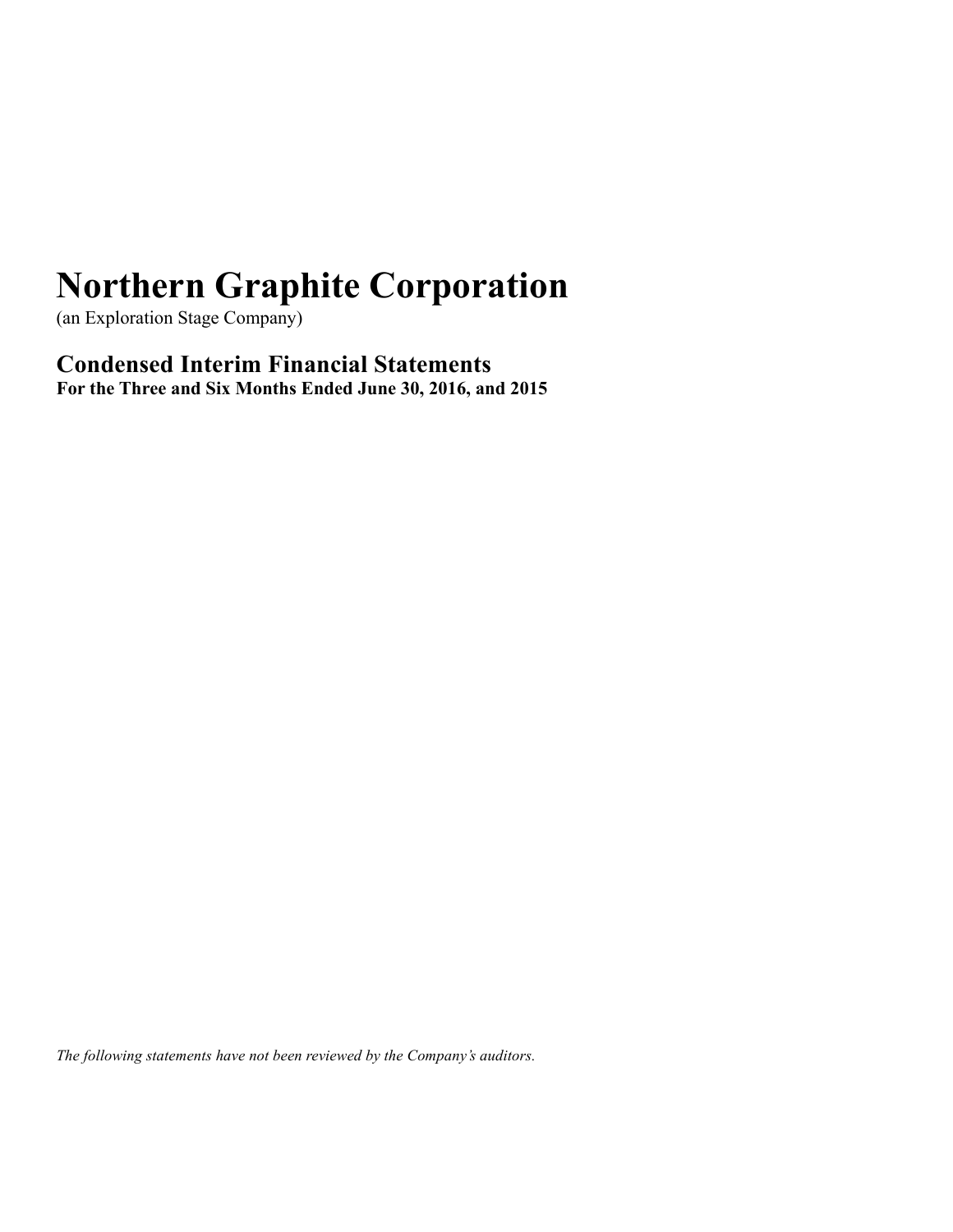(an exploration stage company)

# **Condensed Interim Statements of Financial Position**

| (unaudited)                                        | As at          | As at          |
|----------------------------------------------------|----------------|----------------|
|                                                    | June 30        | December 31    |
|                                                    | 2016           | 2015           |
|                                                    | \$             | \$             |
|                                                    | (unaudited)    |                |
| <b>Assets</b>                                      |                |                |
| <b>Current</b>                                     |                |                |
| Cash and cash equivalents                          | 1,033,101      | 1,457,962      |
| HST receivable                                     | 14,954         | 10,882         |
| Prepaid expenses and deposits                      | 42,144         | 50,498         |
|                                                    | 1,090,199      | 1,519,342      |
| Deposits                                           | 53,000         | 53,000         |
| Reclamation deposit (note 12)                      | 812,628        | 812,628        |
| Property and equipment (note 4)                    | 280,544        | 313,687        |
| Exploration and evaluation assets (notes 5 and 6)  | 11,505,204     | 11,416,388     |
|                                                    | 13,741,575     | 14,115,045     |
| <b>Liabilities</b>                                 |                |                |
| <b>Current</b>                                     |                |                |
| Accounts payable and accrued liabilities (note 10) | 89,607         | 206,306        |
|                                                    | 89,607         | 206,306        |
| Reclamation and close down provision (note 12)     | 325,885        | 325,885        |
|                                                    | 415,492        | 532,191        |
| <b>Shareholders' equity</b>                        |                |                |
| Share capital (note 7)                             | 21,446,062     | 21,256,057     |
| Warrants (note 7)                                  | 130,029        | 130,029        |
| Contributed surplus (note 7)                       | 3,733,687      | 2,930,493      |
| Retained deficit                                   | (11, 983, 695) | (10, 733, 725) |
| Total shareholders' equity                         | 13,326,083     | 13,582,854     |
|                                                    |                |                |
| Total liabilities and shareholders' equity         | 13,741,575     | 14,115,045     |

*The accompanying notes are an integral part of these condensed interim financial statements* 

### **Approved by the Board of Directors and authorized for issue on August 17, 2016**

| (signed) Gregory Bowes | (signed) Donald Christie |
|------------------------|--------------------------|
| Director               | Director                 |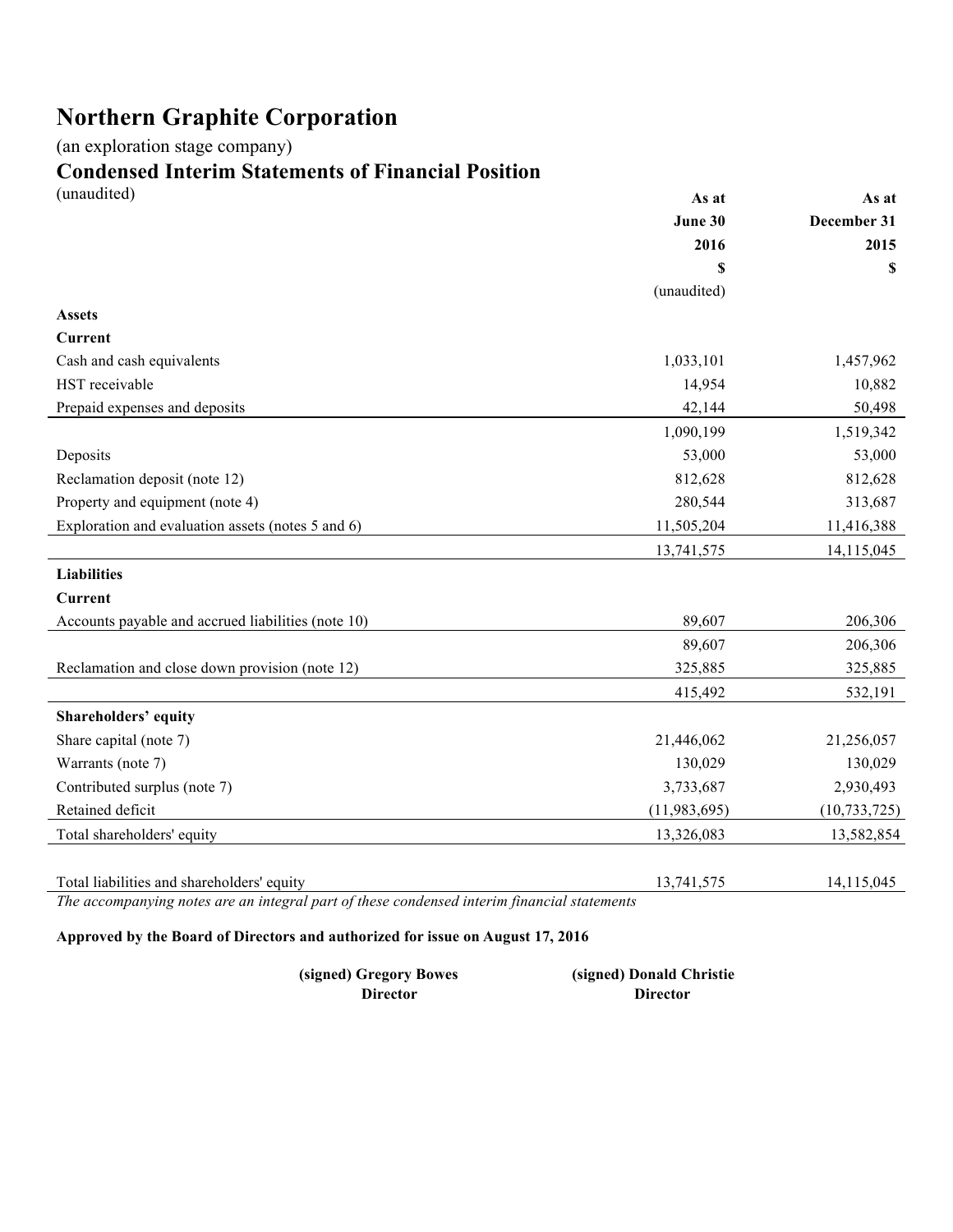**(an exploration stage company)**

## **Condensed Interim Statements of Comprehensive Loss**

**(unaudited)**

|                                                             | Three months ended June 30 |              | Six months ended June 30 |              |
|-------------------------------------------------------------|----------------------------|--------------|--------------------------|--------------|
|                                                             | 2016<br>2015               |              | 2016                     | 2015         |
|                                                             | S                          | S            | S                        | S            |
| General and administrative expenses                         |                            |              |                          |              |
| Management and consulting fees (note 10)                    | 56,952                     | 93,439       | 118,359                  | 211,717      |
| Legal and audit                                             | 13,280                     | 62,218       | 15,901                   | 69,718       |
| Office and miscellaneous (note 10)                          | 132,868                    | 60,769       | 192,370                  | 187,643      |
| Share-based payments (notes 7 and 10)                       | 884,318                    | 4,106        | 893,199                  | 253,829      |
| Depreciation                                                | 15,916                     | 17,227       | 33,143                   | 34,264       |
| Foreign exchange loss (gain)                                | (44)                       |              | (44)                     | 781          |
|                                                             | 1,103,290                  | 237,759      | 1,252,928                | 757,952      |
|                                                             |                            |              |                          |              |
| <b>Loss from operations</b>                                 | (1,103,290)                | (237,759)    | (1,252,928)              | (757, 952)   |
| Interest income                                             | 1,345                      | 1,852        | 2,958                    | 5,098        |
| <b>Income before taxes</b>                                  | (1,101,945)                | (235,907)    | (1,249,970)              | (752, 854)   |
| Tax expense                                                 |                            |              |                          |              |
| Loss and comprehensive loss for the period                  | (1,101,945)                | (235,907)    | (1,249,970)              | (752, 854)   |
| Loss per share                                              | (0.02)                     | (0.01)       | (0.02)                   | (0.01)       |
| Weighted average number of shares – basic and fully diluted | 51,451,312                 | 49, 181, 281 | 51,367,795               | 49, 181, 281 |

*The accompanying notes are an integral part of these condensed interim financial statements*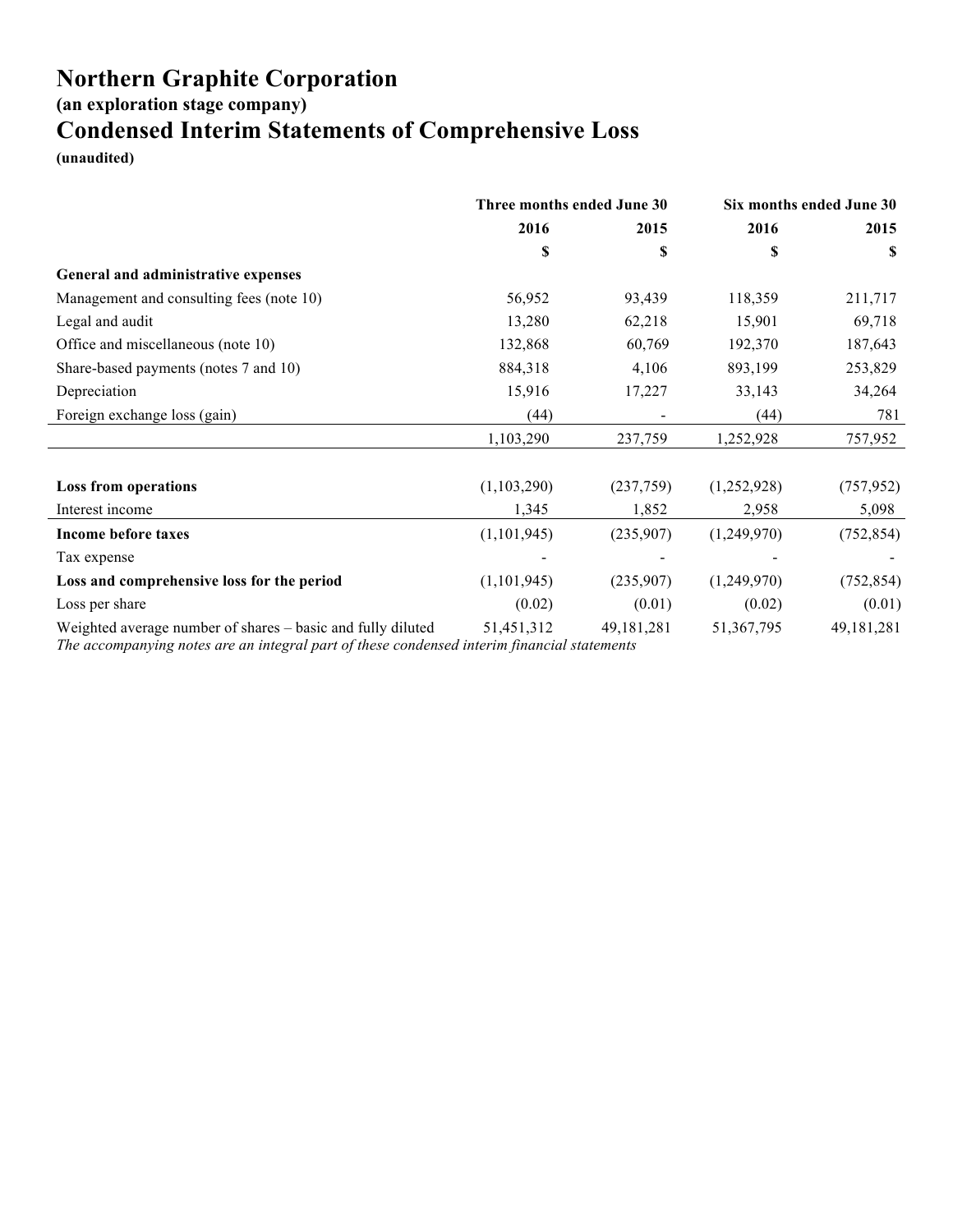(an exploration stage company)

## **Condensed Interim Statements of Changes in Shareholders' Equity**

(unaudited)

|                                             |               |                |          | Contributed    |                |              |
|---------------------------------------------|---------------|----------------|----------|----------------|----------------|--------------|
|                                             | Number of     | Share capital  | Warrants | <b>Surplus</b> |                |              |
|                                             | <b>Shares</b> | Amount         | reserve  | <b>Reserve</b> | <b>Deficit</b> | <b>Total</b> |
|                                             |               | S              | S        | S              |                | -S           |
| Balance at December 31, 2015                | 51,284,279    | 21,256,057     | 130,029  | 2,930,493      | (10, 733, 725) | 13,582,854   |
| Proceeds from the exercise of options       | 200,000       | 100,000        |          |                |                | 100,000      |
| Fair value of options exercised             |               | 90,005         |          | (90,005)       |                |              |
| Share-based payment expense (note 7 and 10) |               |                |          | 893,199        |                | 893,199      |
| Net loss                                    |               |                |          |                | (1,249,970)    | (1,249,970)  |
| Balance, June 30, 2016                      | 51,484,279    | 21,446,062     | 130,029  | 3,733,687      | (11, 983, 695) | 13,326,083   |
|                                             |               |                |          |                |                |              |
| Balance at December 31, 2014                | 49,181,281    | 20,364,805     |          | 2,658,904      | (9,697,450)    | 13,326,259   |
| Fair value of warrants expired              |               |                |          |                |                |              |
| Proceeds from the exercise of options       |               |                |          |                |                |              |
| Share-based payment expense (note 7 and 10) |               | $\blacksquare$ |          | 253,829        |                | 253,829      |
| Net loss                                    |               |                | ۰        |                | (752, 854)     | (752, 854)   |
| Balance, June 30, 2015                      | 49,181,281    | 20,364,805     |          | 2,912,733      | (10, 450, 304) | 12,827,234   |

*The accompanying notes are an integral part of these condensed interim financial statements*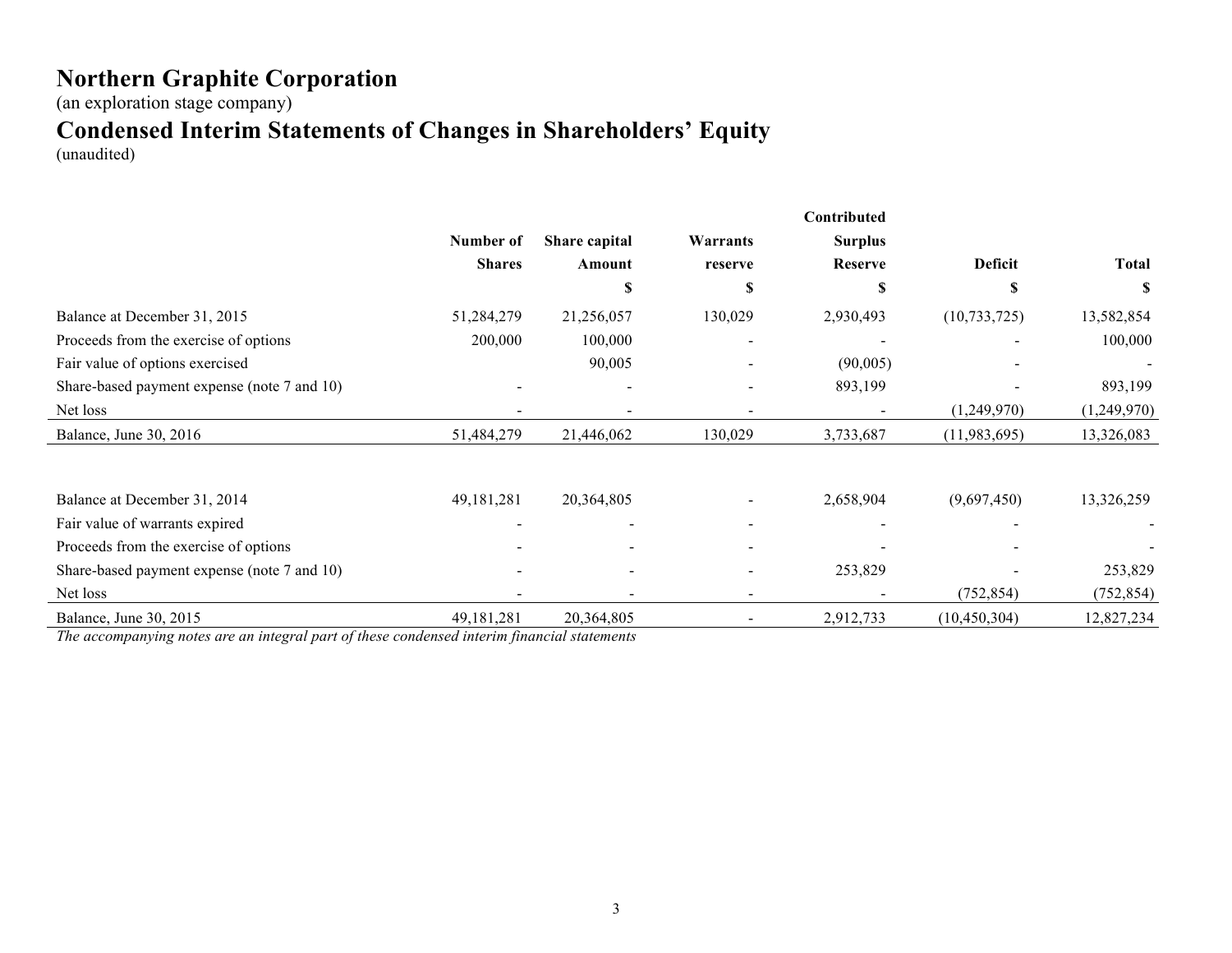(an exploration stage company)

## **Condensed Interim Statements of Cash Flows**

(unaudited)

|                                                      | Three months ended June 30 |                | Six months ended June 30 |            |
|------------------------------------------------------|----------------------------|----------------|--------------------------|------------|
|                                                      | 2016                       | 2015           | 2016                     | 2015       |
|                                                      | \$                         | \$             | \$                       | S          |
| Cash provided by (used in)                           |                            |                |                          |            |
| <b>Operating activities</b>                          |                            |                |                          |            |
| Loss for the period                                  | (1, 101, 945)              | (235,907)      | (1,249,970)              | (752, 854) |
| Items not affecting cash                             |                            |                |                          |            |
| Depreciation                                         | 15,916                     | 17,227         | 33,143                   | 34,264     |
| Share-based payments                                 | 884,318                    | 4,106          | 893,199                  | 253,829    |
| HST receivable                                       | 19,018                     | 4,748          | (4,071)                  | 13,416     |
| Prepaid expenses and deposits                        | 19,224                     | 9,146          | 8,354                    | 8,199      |
| Accounts payable and accrued liabilities             | (2,516)                    | 35,787         | (90, 335)                | (18, 734)  |
| Net cash used in operating activities                | (165,985)                  | (164, 893)     | (409, 680)               | (461, 880) |
| <b>Financing activities</b>                          |                            |                |                          |            |
| Proceeds from the exercise of options                | 100,000                    |                | 100,000                  |            |
| Net cash generated from financing activities         | 100,000                    | $\blacksquare$ | 100,000                  |            |
| <b>Investing activities</b>                          |                            |                |                          |            |
| Exploration and evaluation costs                     | (39, 485)                  | (160, 659)     | (115, 181)               | (386, 259) |
| Net cash used in investing activities                | (39, 485)                  | (160, 659)     | (115, 181)               | (386, 259) |
| Net increase (decrease) in cash and cash equivalents | (105, 470)                 | (325, 552)     | (424, 861)               | (848, 139) |
| Cash and cash equivalents, beginning of period       | 1,138,571                  | 1,278,314      | 1,457,962                | 1,800,901  |
| Cash and cash equivalents, end of period             | 1,033,101                  | 952,762        | 1,033,101                | 952,762    |

*The accompanying notes are an integral part of these condensed interim financial statements*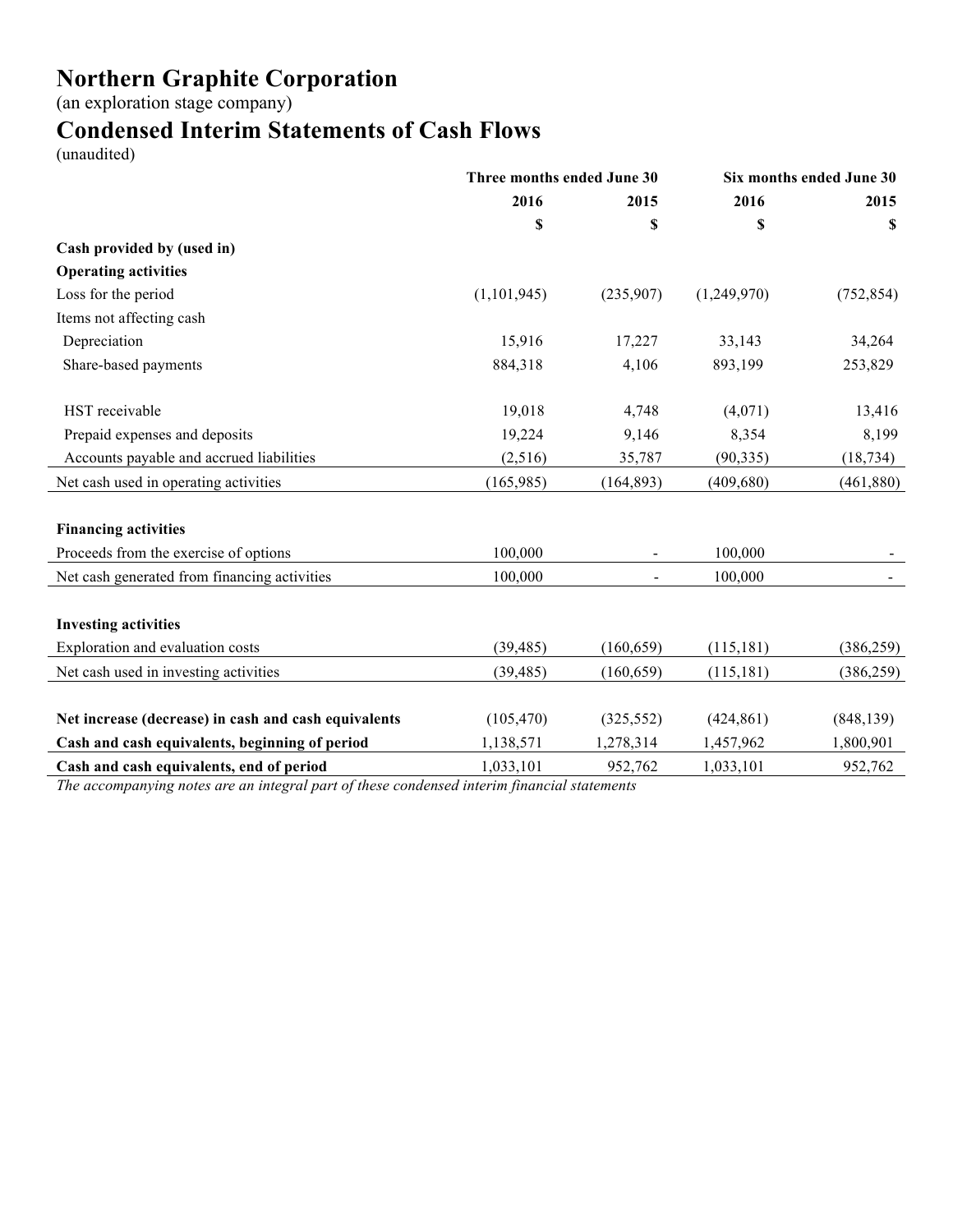#### *1. Corporate Information*

Northern Graphite Corporation ("Northern" or "the Company") was incorporated under the laws of the Province of Ontario on February 25, 2002. Northern holds a 100% interest in the Bissett Creek Graphite Property (the "Bissett Creek Property") and is listed on the TSX Venture Exchange (symbol "NGC").

The Company's address and head office is 290 Picton Avenue, Suite 201, Ottawa, Ontario K1Z 8P8 Canada.

#### *2. Basis of Preparation*

#### *a. Statement of compliance*

The unaudited condensed interim financial statements for the six month period ended June 30, 2016, and the notes thereto (the "Interim Financial Statements"), together with the Company's annual audited financial statements issued under International Financial Reporting Standards ("IFRS") for the year ended December 31, 2015, present Northern's financial results of operations and financial position under IFRS as at and for the three and six months ended June 30, 2016, including 2015 comparative periods. The Interim Financial Statements have been prepared in accordance with International Accounting Standard ("IAS") 34, "Interim Financial Reporting", as issued by the International Accounting Standards Board ("IASB") and using the accounting policies the Company adopted in its financial statements for the year ending December 31, 2015 based on current standards. The Interim Financial Statements do not include all the necessary annual disclosures in accordance with IFRS.

The policies set out in note 3 were consistently applied to all the periods.

The Interim Financial Statements were approved and authorized for issue by the Board of Directors on August 17, 2016.

#### *b. Basis of measurement*

The Interim Financial Statements have been prepared on a historical cost basis except those accounts as noted in the financial instruments section (note 9). In addition, the Interim Financial Statements have been prepared using the accrual basis of accounting.

#### *c. Going Concern*

The Company is an exploration stage company that incurred a net loss of \$1,249,970 for the six months ended June 30, 2016 (2015 - \$752,854) and has an accumulated deficit of \$11,983,695 since the inception of the Company. As at June 30, 2016, working capital was \$1,000,592 and the Company's ability to continue as a going concern is dependent upon its ability to raise additional capital to continue the development of the Bissett Creek Project. On July 9, 2015, the Company closed a short form prospectus offering of 2,102,998 units of the Company at a price of \$0.60 per unit for gross proceeds of \$1,261,799. However, substantial additional capital is required to ultimately build a mine and processing plant on the Bissett Creek Project and to enable the Company to enter production and continue its operations. There is a high degree of risk and many inherent uncertainties in the mining industry and there is no assurance management will be successful in its endeavours.

The Interim Financial Statements have been prepared on a going concern basis, which assumes that the Company will be able to continue in operation for the foreseeable future and will be able to realize its assets and discharge its liabilities and commitments in the normal course of business. The Company's management believes that it can continue to finance operating expenses over the next twelve months with funds on hand. Given that there continues to be negative investor sentiment in the graphite sector and that there was an extended period of weak capital markets in the resource sector, there exists a material uncertainty as to the Company's ability to raise additional funds on favourable terms. The Company's discretionary activities have considerable scope for flexibility in terms of the amount and timing of expenditures. The Company will thoroughly assess all such activities before undertaking them in advance of additional financing being secured. The Company's Interim Financial Statements do not include any adjustments that might result from negative outcomes with respect to these uncertainties.

#### *d. Functional and presentation currency*

The Company's functional and presentation currency is the Canadian dollar.

#### *e. Critical accounting estimates and judgments*

The preparation of the Interim Financial Statements requires management to make estimates and judgments that affect the reported amounts of assets and liabilities at the date of the financial statements, and revenues and expenses for the period. By their nature, these estimates and judgments are subject to uncertainty and the effect on the Interim Financial Statements of changes in such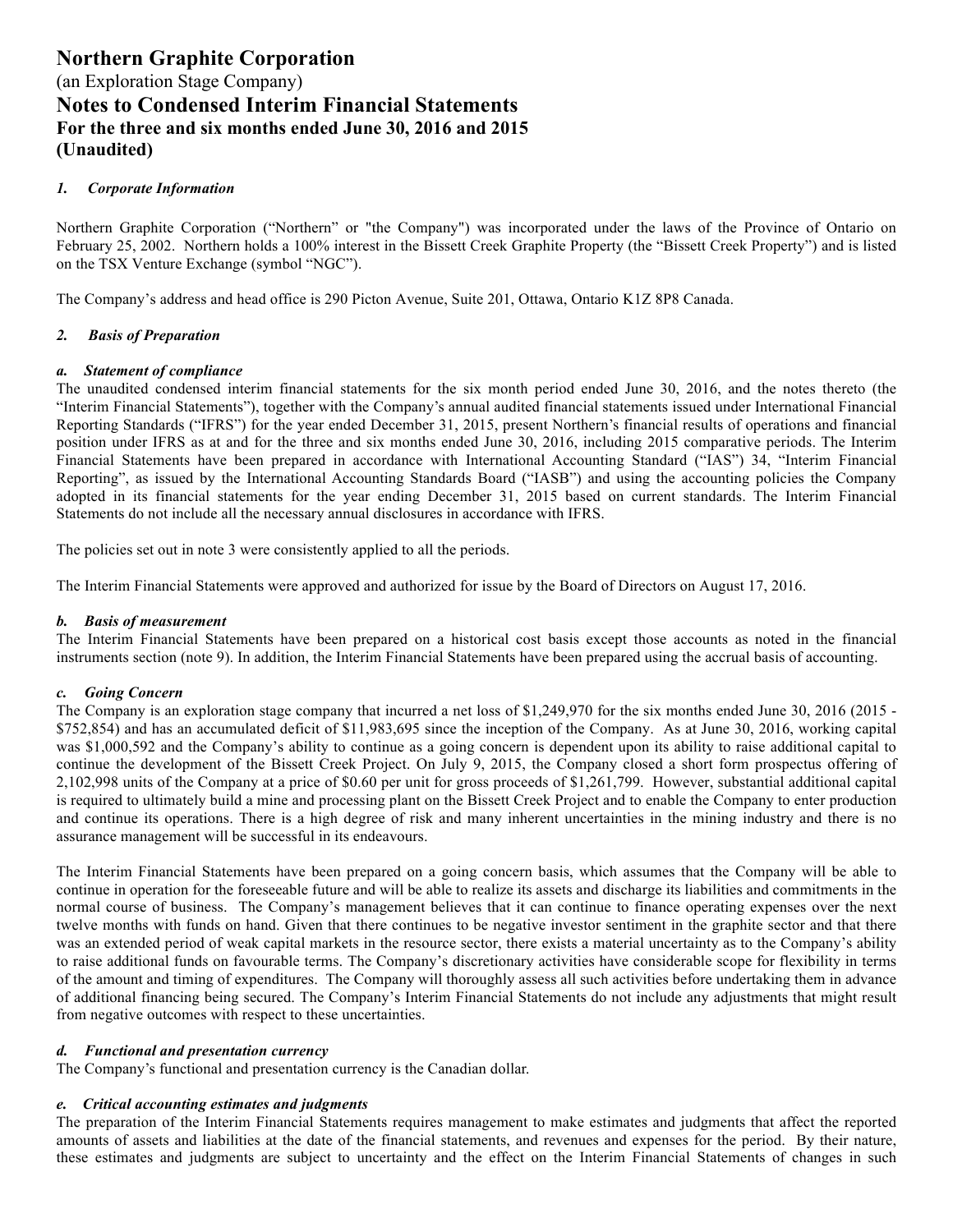## (an Exploration Stage Company) **Notes to Condensed Interim Financial Statements For the three and six months ended June 30, 2016 and 2015 (Unaudited)**

estimates in future periods could be significant. Actual results may differ from those estimates and judgments.

*Significant estimates used in the preparation of the Interim Financial Statements include, but are not limited to:* 

- (i) asset carrying values and impairment charges;
- (ii) the economic recoverability of exploration expenditures incurred and the probability of future economic benefits from development expenditures incurred;
- (iii) the expected costs of asset retirement obligations; and
- (iv) the calculation of share-based compensation and warrants which includes the assumptions used in the Black-Scholes option pricing model including volatility, estimated forfeiture rates and expected time until exercise.

*Significant judgments used in the preparation of these Interim Financial Statements include, but are not limited to:* 

- (i) those relating to the assessment of the Company's ability to continue as a going concern;
- (ii) the useful lives and related depreciation of property and equipment;
- (iii) the identification of separately identifiable components in property and equipment where their respective cost is significant in comparison to the total cost;
- (iv) the classification of expenditures as exploration and evaluation assets; and
- (v) the recognition of deferred tax.

#### *3. Significant accounting policies*

The accounting policies adopted in these Interim Financial Statements are consistent with those followed in the preparation of the Company's 2015 Annual Financial Statements.

#### **Recent and future pronouncements issued**

Certain pronouncements were issued by the IASB or the International Financial Reporting Interpretations Committee ("IFRIC") that are mandatory for accounting periods after December 31, 2015. Pronouncements that are not applicable or do not have a significant impact to the Company have been excluded from the discussion below. The Company is currently evaluating the potential impacts of these new standards.

IFRS 9, Financial Instruments (effective January 1, 2018) introduces new requirements for the classification and measurement of financial assets, and will replace IAS 39. IFRS 9 uses a single approach to determine whether a financial asset is measured at amortized cost or fair value, replacing the multiple classification options available in IAS 39. IFRS 15 Revenue from Contracts with Customers provides a single principle-based framework to be applied to all contracts with customers.

IFRS 15 replaces the previous revenue standard IAS 18, Revenue, and the related Interpretations on revenue recognition. The standard scopes out contracts that are considered to be lease contracts, insurance contracts and financial instruments. The new standard is a control-based model as compared to the existing revenue standard which is primarily focused on risks and rewards. Under the new standard, revenue is recognized when a customer obtains control of a good or service. Transfer of control occurs when the customer has the ability to direct the use of and obtain the benefits of the good or service. This standard is effective for reporting periods beginning on or after January 1, 2018.

IAS 1 Presentation of Financial Statements amendments are a part of a major initiative to improve disclosure requirements in IFRS financial statements. The amendments clarify the application of materiality to note disclosure and the presentation of line items in the primary statements provide options on the ordering of financial statements and additional guidance on the presentation of other comprehensive income related to equity accounted investments. The effective date for these amendments is January 1, 2016.

#### 4. *Property, plant and equipment*

|                   | <b>Building and</b> |           | <b>Total property</b> |
|-------------------|---------------------|-----------|-----------------------|
|                   | <i>improvements</i> | Equipment | plant & equipment     |
| Cost              |                     |           |                       |
| December 31, 2015 | 803,497             | 646,994   | 1,450,491             |
| Additions         | $\blacksquare$      |           |                       |
| Disposals         | ۰                   |           |                       |
| Impairment        | -                   |           |                       |
| June 30, 2016     | 803,497             | 646,994   | 1,450,491             |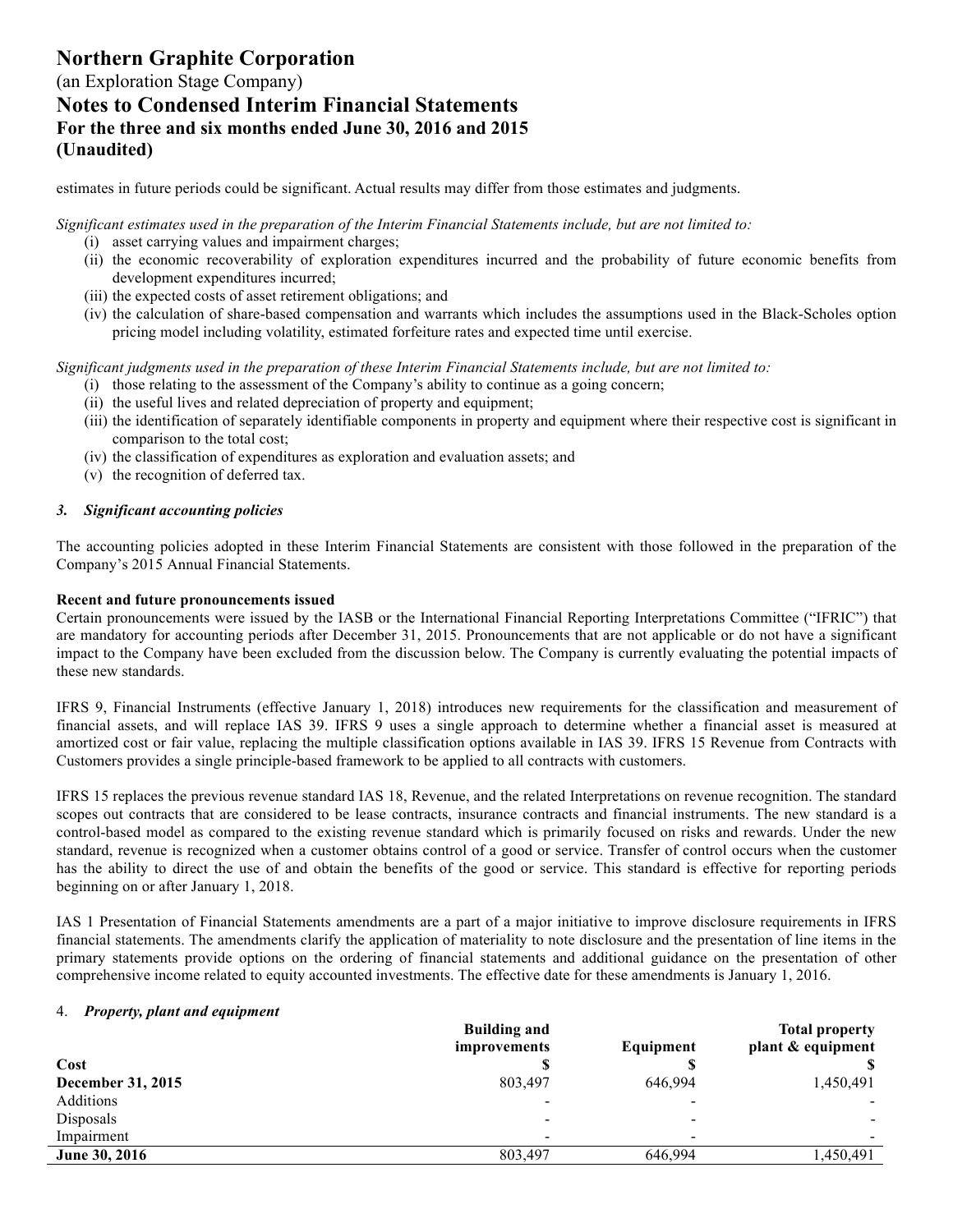(an Exploration Stage Company)

**Notes to Condensed Interim Financial Statements For the three and six months ended June 30, 2016 and 2015 (Unaudited)**

| 516,191                  | 620,613 | 1,136,804 |
|--------------------------|---------|-----------|
| 18,056                   | 15,087  | 33,143    |
| $\overline{\phantom{0}}$ |         |           |
| $\overline{\phantom{0}}$ |         |           |
| 534.247                  | 635.700 | 1,169,947 |
| 269,250                  | 11.294  | 280,544   |
|                          |         |           |

|                                 | <b>Building and</b><br>improvements | Equipment | <b>Total property</b><br>plant & equipment |
|---------------------------------|-------------------------------------|-----------|--------------------------------------------|
| <b>December 31, 2014</b>        | 803,497                             | 646.994   | 1,450,491                                  |
| Additions                       |                                     |           |                                            |
| Disposals                       |                                     |           |                                            |
| Impairment                      |                                     |           |                                            |
| <b>June 30, 2015</b>            | 803.497                             | 646.994   | 1,450,491                                  |
| <b>Accumulated depreciation</b> |                                     |           |                                            |
| December 31, 2014               | 488,908                             | 595,837   | 1,084,745                                  |
| Additions                       | 8.929                               | 8,108     | 17,037                                     |
| Disposals                       |                                     |           |                                            |
| Impairment                      |                                     |           |                                            |
| June 30, 2015                   | 497,936                             | 604,036   | 1,101,972                                  |
| Net book value                  | 305,561                             | 42,958    | 348,519                                    |

#### *5. Exploration and evaluation asset*

The Company has a 100% interest in the Bissett Creek Property which consists of a 1,938 hectare mining lease, expiring in June, 2034, a 565 hectare mining lease, expiring in August, 2035, and five unpatented claims totaling approximately 464 hectares. All leases and claims are located in the United Townships of Head, Clara and Maria, in the County of Renfrew, Ontario. As of June 30, 2016, accumulated costs with respect to the Bissett Creek Property consisted of the following:

|                                                                      | S          |
|----------------------------------------------------------------------|------------|
| Balance, December 31, 2015                                           | 11,416,388 |
| Exploration expenditures made from January 1, 2016 to June 30, 2016: |            |
| Drilling $&$ exploration                                             |            |
| Environmental $\&$ mine permitting                                   | 459        |
| Metallurgical                                                        | 15,748     |
| Feasibility study                                                    |            |
| Engineering                                                          | 47,992     |
| Site & royalties                                                     | 24,617     |
| Geotechnical                                                         |            |
| Detailed engineering                                                 |            |
| Balance, June 30, 2016                                               | 11,505,204 |
|                                                                      |            |

As of June 30, 2015, accumulated costs with respect to the Bissett Creek Property consisted of the following:

| 10,869,049 |
|------------|
|            |
|            |
| 98.944     |
| 78,159     |
|            |
| 2,670      |
|            |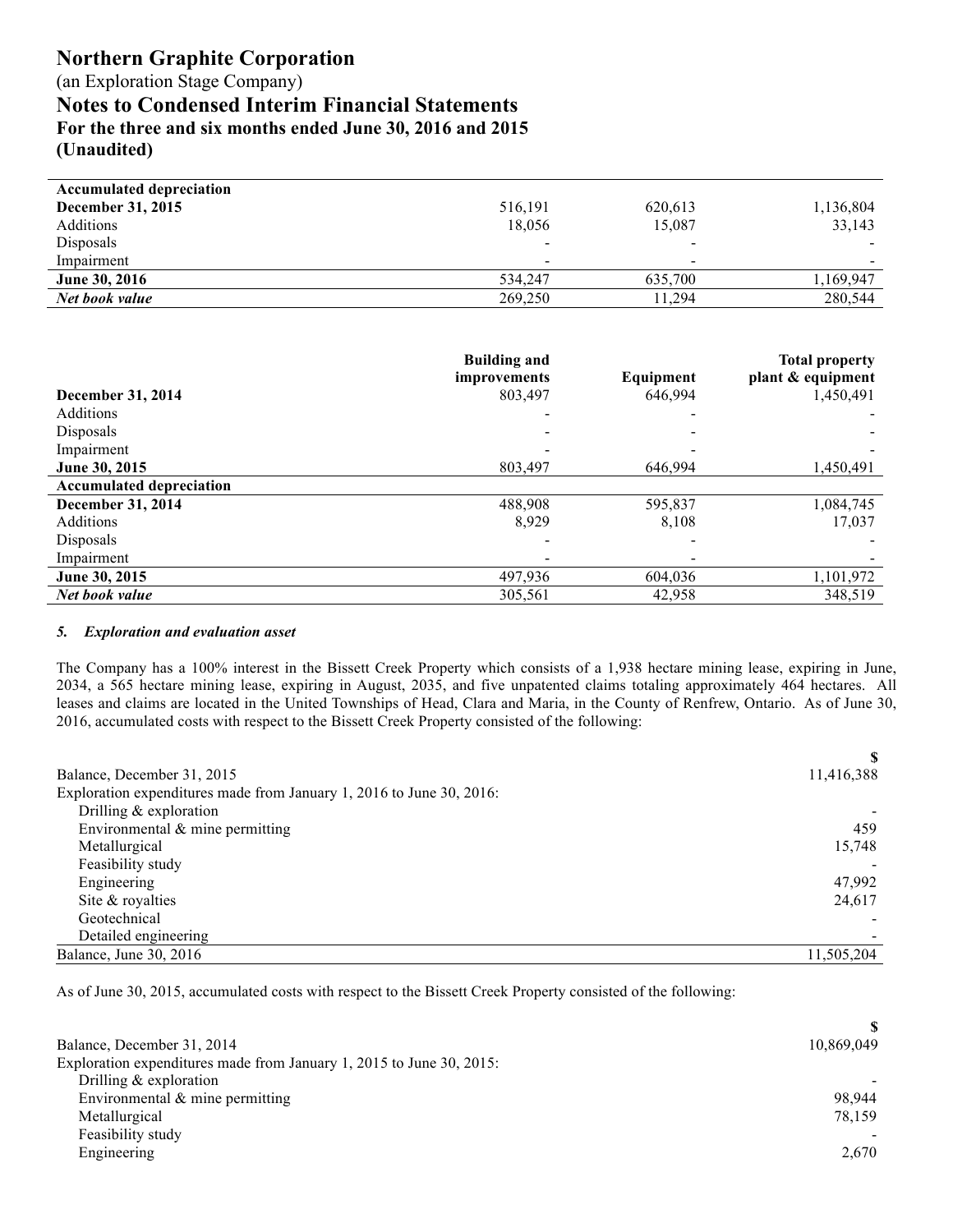| Site & royalties       | 50.245     |
|------------------------|------------|
| Geotechnical           | -          |
| Detailed engineering   | -          |
| Balance, June 30, 2015 | 11,099,067 |

The Company is required to make royalty payments of \$20 per ton of graphite concentrate produced to the previous owners and is subject to a 2.5% net smelter return payable on any other minerals derived and sold from the Bissett Creek Property. An advance royalty of \$27,000 per annum is payable in semi-annual installments and is recorded in exploration and evaluation assets. The advance will be credited against any future royalty payments.

#### **6. Scientific research and experimental development program claims**

In 2015, the Company filed federal and provincial claims under the scientific research and experimental development program in the amount of \$483,469 related to the 2013 taxation year and \$549,242 related to the 2014 taxation year. The refundable portion of these claims is \$36,985 for the 2013 taxation year and \$6,291 for the 2014 taxation year. In 2015, Company received \$6,291 for the 2014 taxation year which it recognized as a reduction of management and consulting fees and \$36,985 for the 2013 taxation year which it recognized as a reduction of management and consulting fees and exploration and evaluation assets.

#### **7.** *Share capital*

#### **Authorized**

The Company is authorized to issue an unlimited number of common shares.

#### **Short form prospectus offering**

On July 9, 2015, the Company closed a short form prospectus offering of 2,102,998 units of the Company at a price of \$0.60 per unit for gross proceeds of \$1,261,799. Each unit was comprised of one common share and one half of one common share purchase warrant. Each warrant entitles the holder to purchase one common share of the Company at an exercise price of \$0.80 per share for a period of 24 months from the closing of the offering. In connection with the offering, the Company paid fees totaling \$67,698 to the agents, and issued to the agents 126,180 compensation options. Each compensation option entitles the holder to purchase one common share at an exercise price of \$0.60 per share for a period of 12 months from the closing of the offering. The Company intends to use the net proceeds from the Offering to fund ongoing permitting necessary for the construction and operation of a mine at the Bissett Creek Property, to conduct additional product qualification work to further develop its technologies for purifying graphite and making spherical graphite for use in lithium ion batteries, and for general working capital.

|                                            | <b>Common shares</b> |            |  |
|--------------------------------------------|----------------------|------------|--|
|                                            | Number of<br>Amount  |            |  |
|                                            | shares               |            |  |
| Balance at December 31, 2015               | 51,284,279           | 21,256,057 |  |
| Fair value of options exercised            |                      | 90,005     |  |
| Issued pursuant to the exercise of options | 200.000              | 100,000    |  |
| Balance at June 30, 2016                   | 51,484,279           | 21,446,062 |  |

#### **Warrants**

**Issued**

A summary of the Company's warrants is presented below:

|                                              |           | Weighted |
|----------------------------------------------|-----------|----------|
|                                              |           | average  |
|                                              |           | exercise |
|                                              | Number of | price    |
|                                              | warrants  | -SS      |
| Balance, December 31, 2015 and June 30, 2016 | 1,177,679 | 0.78     |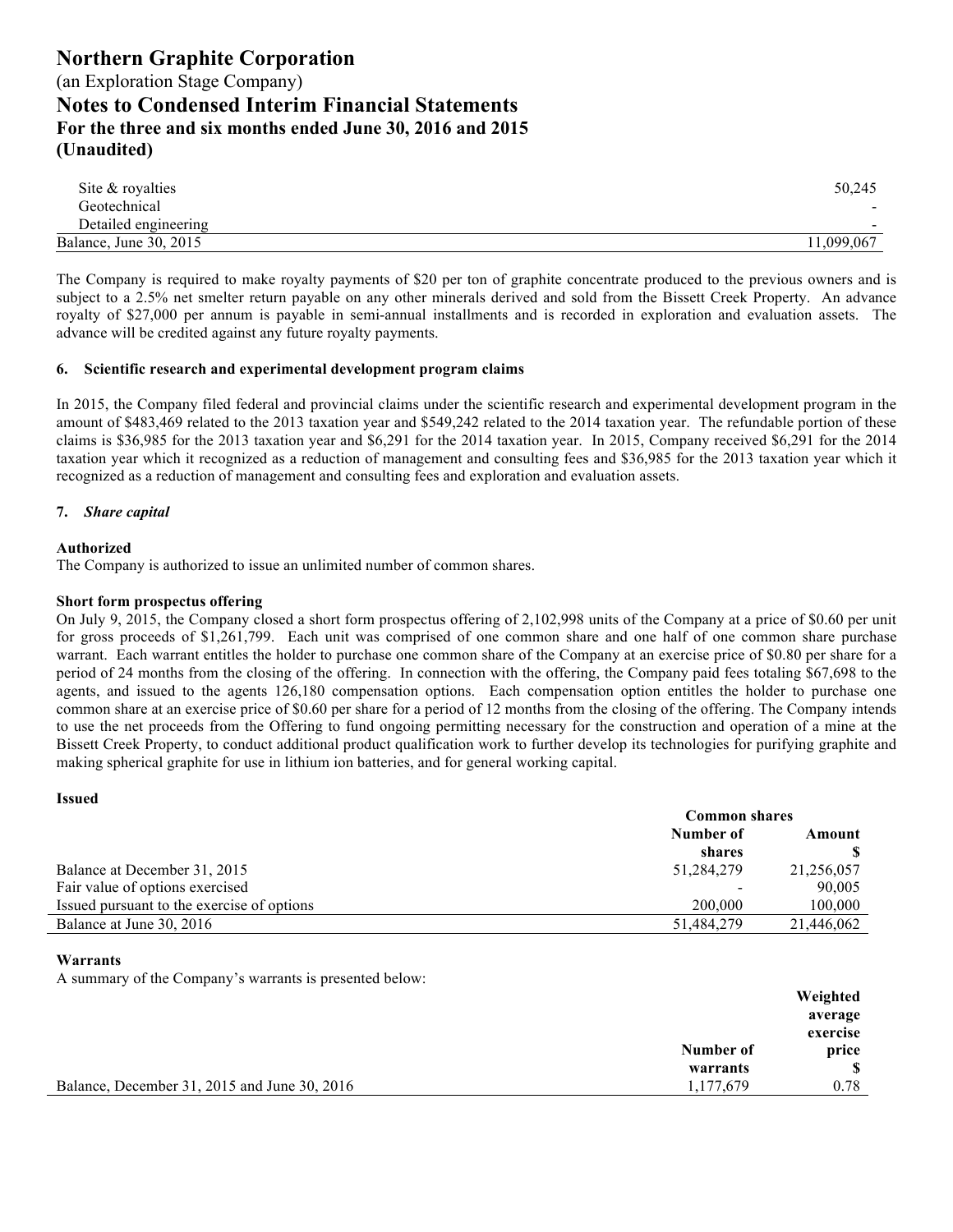**(Unaudited)**

|                       | Number of   |                    |
|-----------------------|-------------|--------------------|
|                       | warrants    |                    |
| <b>Exercise price</b> | outstanding | <b>Expiry date</b> |
| \$0.60                | 126,180     | July 9, 2016       |
| \$0.80                | 1,051,499   | July 9, 2017       |
|                       | 1,177,679   |                    |

The following is a summary of warrant activity and related Black-Scholes option pricing model input factors used for the six months ended June 30, 2016 and the year ended December 31, 2015:

|                                                   | Six months ended<br><b>June 30,</b> |               |
|---------------------------------------------------|-------------------------------------|---------------|
|                                                   | 2016                                | 2015          |
| Warrants granted during the period                | Nil                                 | 1,177,679     |
| Weighted-average exercise price                   | Nil                                 | \$0.78        |
| Expected stock option life $^{(1)}$               | Nil                                 | $1-2$ years   |
| Expected volatility <sup>(2)</sup>                | Nil                                 | $60\% - 61\%$ |
| Risk-free interest rate <sup>(3)</sup>            | Nil                                 | 1.25%         |
| Dividend yield                                    | Nil                                 | NΑ            |
| Forfeiture rate                                   | Nil                                 | NA            |
| Weighted-average fair value (Black-Scholes value) | Nil                                 | \$0.11        |

- 1. The Company estimates the expected warrant life (estimated period of time outstanding) of warrants granted to be the length of time before the warrant's expiry until such time that the Company can base its estimate on historical information on the Company's warrants.
- 2. The expected volatility was based on the Company's trading history over a period equal to the expected warrant life.
- 3. The risk-free rate is based on the yield of a Government of Canada marketable bond in effect at the time of grant with an expiry commensurate with the expected life of the award.

#### **Share options**

The Company has adopted a stock option plan (the "Option Plan") for directors, officers, employees and consultants of the Company. Under the Option Plan, the Company may grant non-transferable options to purchase common shares of the Company for a period of up to ten years from the date of the grant. The maximum number of common shares reserved for issuance under the Option Plan together with any common shares reserved for issuance pursuant to any other stock options may not exceed 10% of the issued and outstanding common shares of the Company.

The exercise price of each option shall be determined by the Board of Directors at the time of grant, and shall not be less than the price permitted by any stock exchange on which the common shares are then listed or other regulatory body having jurisdiction. Currently, the TSX Venture Exchange (the "TSX-V") requires that the exercise price of the options must be equal to or greater than the Discounted Market Price (as defined in the policies of the TSX-V). The exercise price of options is solely payable in cash. The Board of Directors has the discretion to determine the term and vesting provisions of any options granted under the Option Plan at the time of grant subject to the policies of the TSX-V.

A summary of the Option Plan activity is presented below:

| Number of<br>options | Weighted average<br>exercise price (\$) |
|----------------------|-----------------------------------------|
| 3,800,000            | 0.62                                    |
| 3,050,000            | 0.50                                    |
| (200,000)            | 0.50                                    |
| (2,025,000)          | 0.50                                    |
| 4,625,000            | 0.60                                    |
|                      |                                         |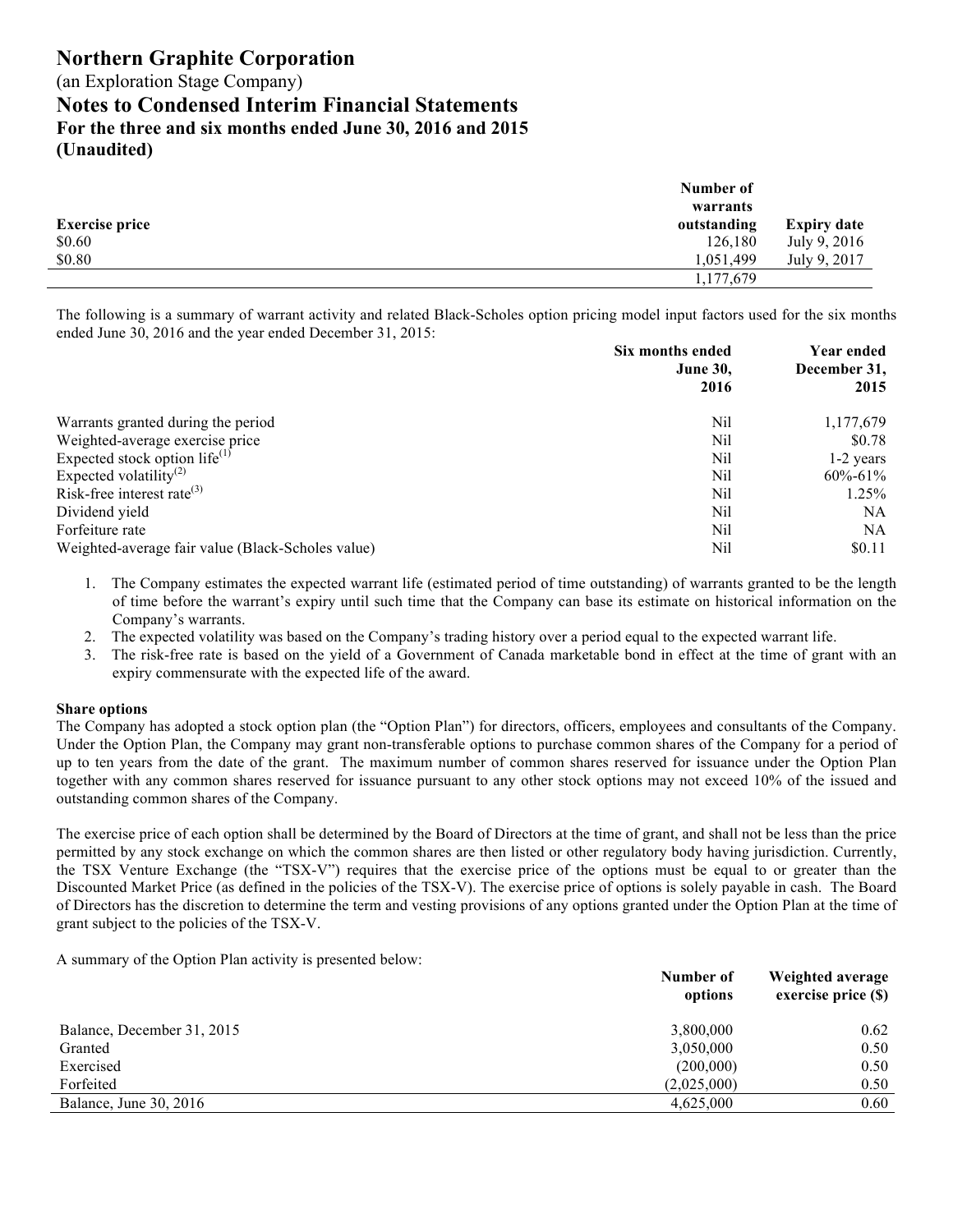A summary of the Company's share options outstanding and exercisable at June 30, 2016 is presented below:

| <b>Exercise price</b> | <b>Options</b><br>outstanding | <b>Options</b><br>exercisable | <b>Expiry date</b> |
|-----------------------|-------------------------------|-------------------------------|--------------------|
| \$0.94                | 25,000                        | 25,000                        | November 16, 2016  |
| \$0.80                | 75,000                        | 75,000                        | December 20, 2016  |
| \$2.50                | 25,000                        | 25,000                        | April 11, 2017     |
| \$0.75                | 200,000                       | 200,000                       | May 15, 2017       |
| \$0.85                | 500,000                       | 500,000                       | December 20, 2017  |
| \$0.75                | 100,000                       | 100,000                       | May 19, 2018       |
| \$0.70                | 650,000                       | 650,000                       | January 9, 2020    |
| \$0.50                | 3,050,000                     | 2,550,000                     | April 27, 2021     |
|                       | 4,625,000                     | 4,125,000                     |                    |

The weighted average remaining contractual life of options outstanding is 3.59 years.

The following is a summary of stock option grant activity and related Black-Scholes option pricing model input factors used for the periods ended June 30, 2016 and December 31, 2015:

|                                                   | Six months ended<br><b>June 30,</b><br>2016 | Year ended<br>December 31,<br>2015 |
|---------------------------------------------------|---------------------------------------------|------------------------------------|
| Stock options granted during the period           | 3,050,000                                   | 750,000                            |
| Weighted-average exercise price                   | 0.50                                        | \$0.71                             |
| Expected stock option life <sup>(1)</sup>         | 5 years                                     | 3-5 years                          |
| Expected volatility <sup>(2)</sup>                | 94%                                         | 73%-74%                            |
| Risk-free interest rate <sup>(3)</sup>            | $0.89\%$                                    | $1.22\% - 1.25\%$                  |
| Dividend yield                                    | NA                                          | NA.                                |
| Forfeiture rate                                   | NA                                          | NA                                 |
| Weighted-average fair value (Black-Scholes value) | \$0.34                                      | \$0.38                             |

- 1. The Company estimates the expected stock option life (estimated period of time outstanding) of options granted to be the length of time before the stock option's expiry until such time that the Company can base its estimate on historical information on the Company's options.
- 2. The expected volatility was based on the Company's trading history over a period equal to the expected stock option life.
- 3. The risk-free rate is based on the yield of a Government of Canada marketable bond in effect at the time of grant with an expiry commensurate with the expected life of the award.

The fair value is calculated using the Black-Scholes option valuation model. 500,000 of the stock options granted in 2016 to nonexecutive directors will be subject to an escrow agreement and cannot be exercised unless and until they have been ratified by a majority vote of disinterested shareholders to be held no later than the Company's annual general meeting to be held in 2017. The balance of the stock options can be exercised at any time. As at June 30, 2016, there was \$155,546 (June 30, 2015 – \$nil) of total unrecognized share-based compensation costs related to unvested stock option awards and stock option awards subject to an escrow agreement granted under the Option Plan.

#### **Contributed surplus**

| Balance, December 31, 2015      | 2,930,493 |
|---------------------------------|-----------|
| Fair value of options exercised | (90,005)  |
| Share-based payments            | 893.199   |
| Balance, June 30, 2016          | 3,733,687 |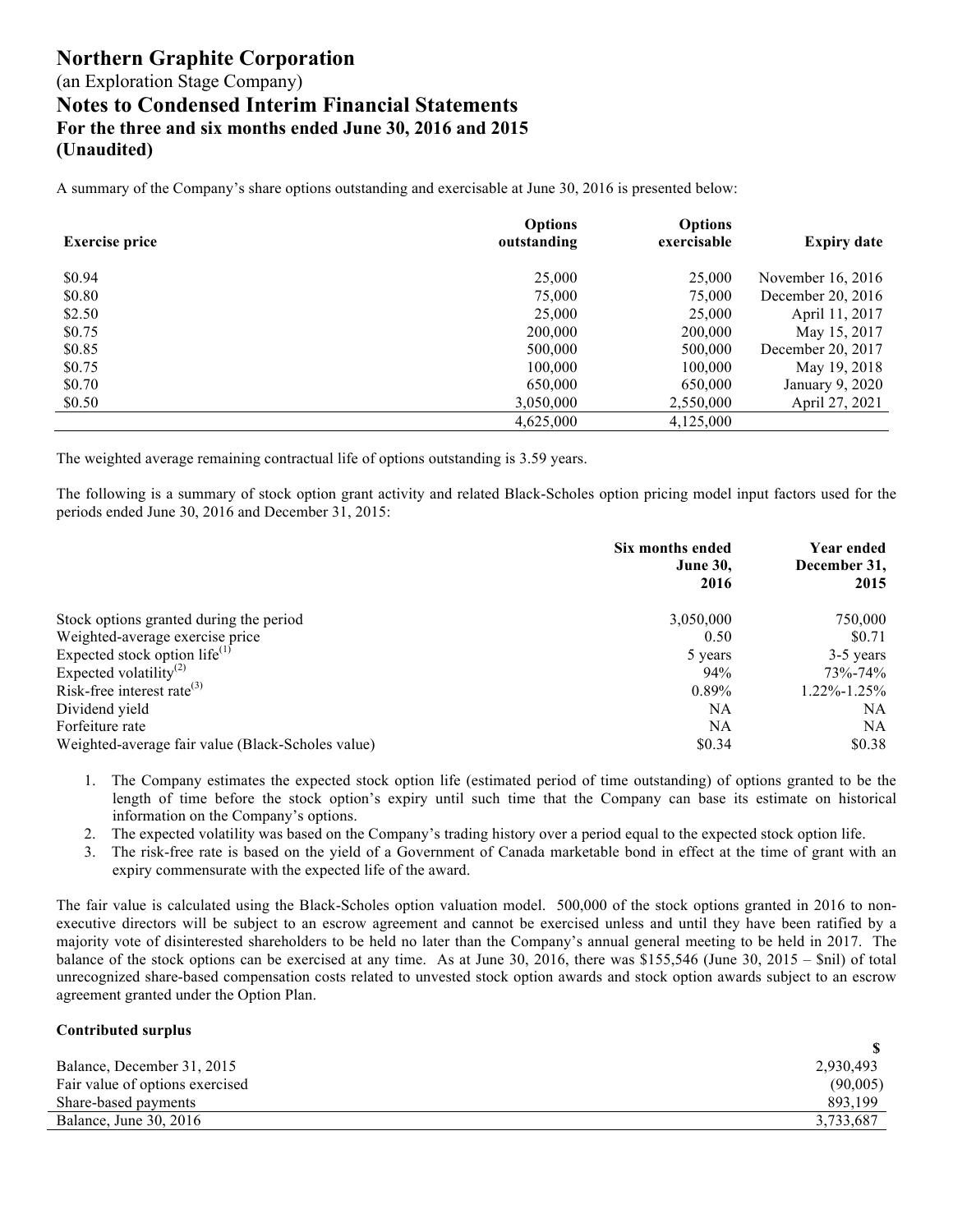Contributed surplus as at June 30, 2016 and December 31, 2015 consists of a share-based payment reserve related to stock options issued under the Option Plan.

#### **8. Loss per share**

|                                                             | Three months ended<br><b>June 30, 2016</b> | Three months ended<br>June 30, 2015 |
|-------------------------------------------------------------|--------------------------------------------|-------------------------------------|
| Loss and comprehensive loss for period                      | (1,101,945)                                | (235,907)                           |
| Weighted average number of shares – basic and fully diluted | 51,451,312                                 | 49, 181, 281                        |
| Loss and comprehensive loss per share                       | (S0.02)                                    | $(\$0.01)$                          |
|                                                             | Six months ended<br><b>June 30, 2016</b>   | Six months ended<br>June 30, 2015   |
| Loss and comprehensive loss for period                      | (1,249,970)                                | (752, 854)                          |
| Weighted average number of shares – basic and fully diluted | 51, 367, 795                               | 49, 181, 281                        |
| Loss and comprehensive loss per share                       | (S0.02)                                    | (S0.01)                             |

#### **9. Financial instruments and risk management**

#### **Fair value**

Certain of the Company's accounting policies and disclosures require the determination of fair value. Fair value represents the amount at which a financial instrument could be exchanged between willing parties, based on current markets for instruments with the same risk, principal and remaining maturity. Fair value estimates are based on quoted market values and other valuation methods. Fair values have been determined for measurement and/or disclosure purposes based on the following methods. When applicable, further information about the assumptions made in determining fair values is disclosed in the notes specific to that asset or liability.

In establishing fair value, the Company uses a fair value hierarchy based on levels as defined below:

- Level 1: defined as observable inputs such as quoted prices in active markets.
- Level 2: defined as inputs other than quoted prices in active markets that are either directly or indirectly observable.

• Level 3: defined as inputs that are based on little or no observable market data and, therefore, requiring entities to develop their own assumptions.

At June 30, 2016, the levels in the fair value hierarchy into which the Company's financial assets and liabilities are measured and recognized on the Statement of Financial Position at fair value on a recurring basis are categorized as follows:

|                           | Category | At June 30, 2016 | At March 31, 2016 | At December 31, 2015 |
|---------------------------|----------|------------------|-------------------|----------------------|
|                           |          |                  |                   |                      |
| Cash and cash equivalents | Level 1  | 1,033,101        | 1.138.571         | 1,457,962            |

At June 30, 2016, there were no financial assets and liabilities measured and recognized at fair value on a non-recurring basis. The Company's policy for determining when a transfer occurs between levels in the fair value hierarchy is to assess the impact at the date of the event or the change in circumstances that could result in a transfer. There were no transfers between Level 1, Level 2 and Level 3 during the six months ended June 30, 2016.

At June 30, 2016, there were no financial assets or liabilities measured and recognized on the Consolidated Statement of Financial Position at fair value that would be categorized as Level 2 or Level 3 in the fair value hierarchy (December 31, 2015 - \$Nil; December 31, 2014 - \$Nil).

The carrying value of cash and cash equivalents, deposits and accounts payable and accrued liabilities approximates fair value due to the short-term nature of these financial instruments. The carrying value of the reclamation deposit approximates its fair value as it bears a market rate of interest.

#### **Currency risk**

As the majority of the Company's expenditures are in Canadian dollars, the Company limits its exposure to currency risk by maintaining its cash and cash equivalents in Canadian dollars. The Company carries a portion of its accounts payable and accrued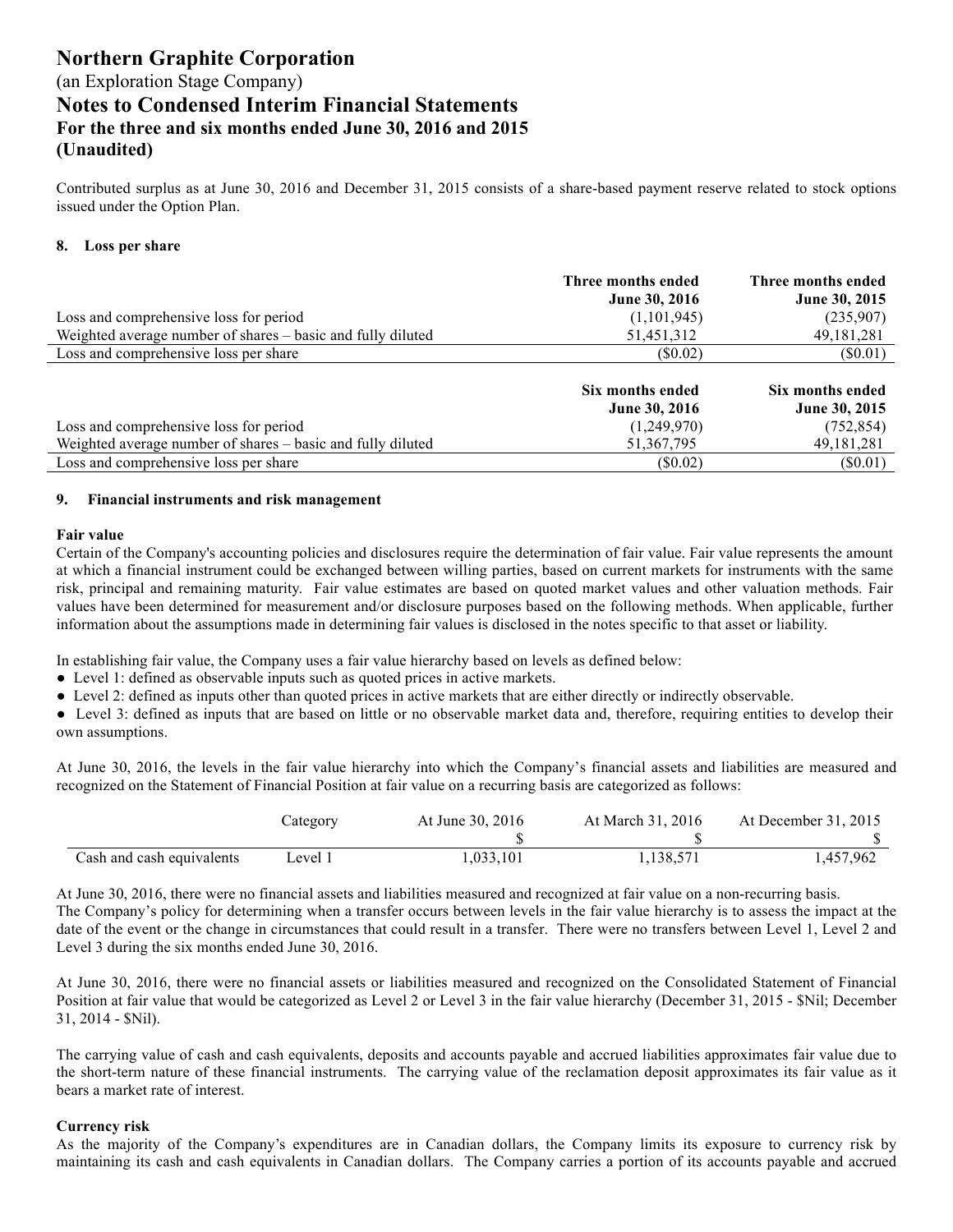(an Exploration Stage Company)

**Notes to Condensed Interim Financial Statements For the three and six months ended June 30, 2016 and 2015 (Unaudited)**

liabilities and notes payable in US dollars, and is subject to currency risk on these balances. However, the Company considers this risk to be minimal.

#### **Credit risk**

Credit risk is the risk of a loss if a counterparty to a financial instrument fails to meet its contractual obligations. The Company limits its exposure to credit risk by holding its cash in deposits with high credit quality Canadian financial institutions, and considers this risk to be minimal.

#### **Liquidity risk**

Liquidity risk is the risk that the Company will not be able to meet is financial obligations as they come due. The Company manages its liquidity risk through the management of its capital structure as outlined in note 9. Further discussion on liquidity and management's plans are outlined in note 1.

#### **Interest rate risk**

Interest rate risk is the risk that the fair value of future cash flows of a financial instrument will fluctuate because of changes in market interest rates. The Company is not exposed to interest rate risk due to the short-term nature of its financial instruments.

#### **10.** *Related parties*

#### **Key Management Compensation**

In the six months ended June 30, 2016, the Company expensed salary to key management personnel of \$60,000 (2015 – \$167,500). In the six months ended June 30, 2016, the Company provided employee benefits totaling \$3,997 (2015 –\$9,492) to key management personnel. In the six months ended June 30, 2016, the Company expensed share-based compensation for stock options granted to key management personnel of \$585,420 (2015-\$57,628). In the six months ended June 30, 2016, the Company expensed share-based compensation for stock options granted to directors of \$294,124 (2015-\$192,095)

#### **Other Related Party Transactions**

During the six months ended June 30, 2016, the Company expensed office rental payments of  $$11,850$  (2015 –  $$11,850$ ) to a public company whose CEO and Director is also a Director of Northern.

#### **11.** *Commitments*

#### **Leased mineral claims**

In connection with the Bissett Creek Property, the Company is required to make production royalty payments of \$20 per ton of graphite carbon concentrate produced to the previous owners and a 2.5% net smelter return payable on any other minerals derived and sold from the Bissett Creek Property. An advance royalty of \$27,000 per annum is payable in semi-annual installments. Installments due were paid for during the year ended December 31, 2015 and the six months ended June 30, 2016. The advance will be credited against any future production royalty payments.

#### **Contractual obligations**

As at June 30, 2016, the Company had contractual obligations of \$nil (commitments as at December 31, 2015 – \$Nil) which related to office and miscellaneous expenses.

#### *12. Provisions*

In 2004, a Mine Closure Plan ("MCP") was filed with, and accepted by, the Ministry of Northern Development and Mines ("MNDM"). The Company filed a revised MCP for a new development scenario in 2012 and in August, 2013, the MNDM accepted the revised MCP. Upon this acceptance, the Company added an additional \$479,610 to the reclamation deposit which now totals \$812,628 (2014 - \$809,569), including accrued interest. These amounts have been paid to the Minister of Finance for the Province of Ontario, and have been accounted for as a long term deposit. As per the revised MCP, the overall required Financial Assurance has increased to \$2,329,008. In addition to the \$479,610 deposited in August of 2013, \$800,000 will be deposited prior to placing any footings in the ground for construction of structures such as buildings and dams and \$729,088 will be deposited prior to the commencement of commercial production. The provision for reclamation and close down represent the estimated amount that would be required to restore the Bissett Creek Property to its original environmental state after construction and operations. The Company